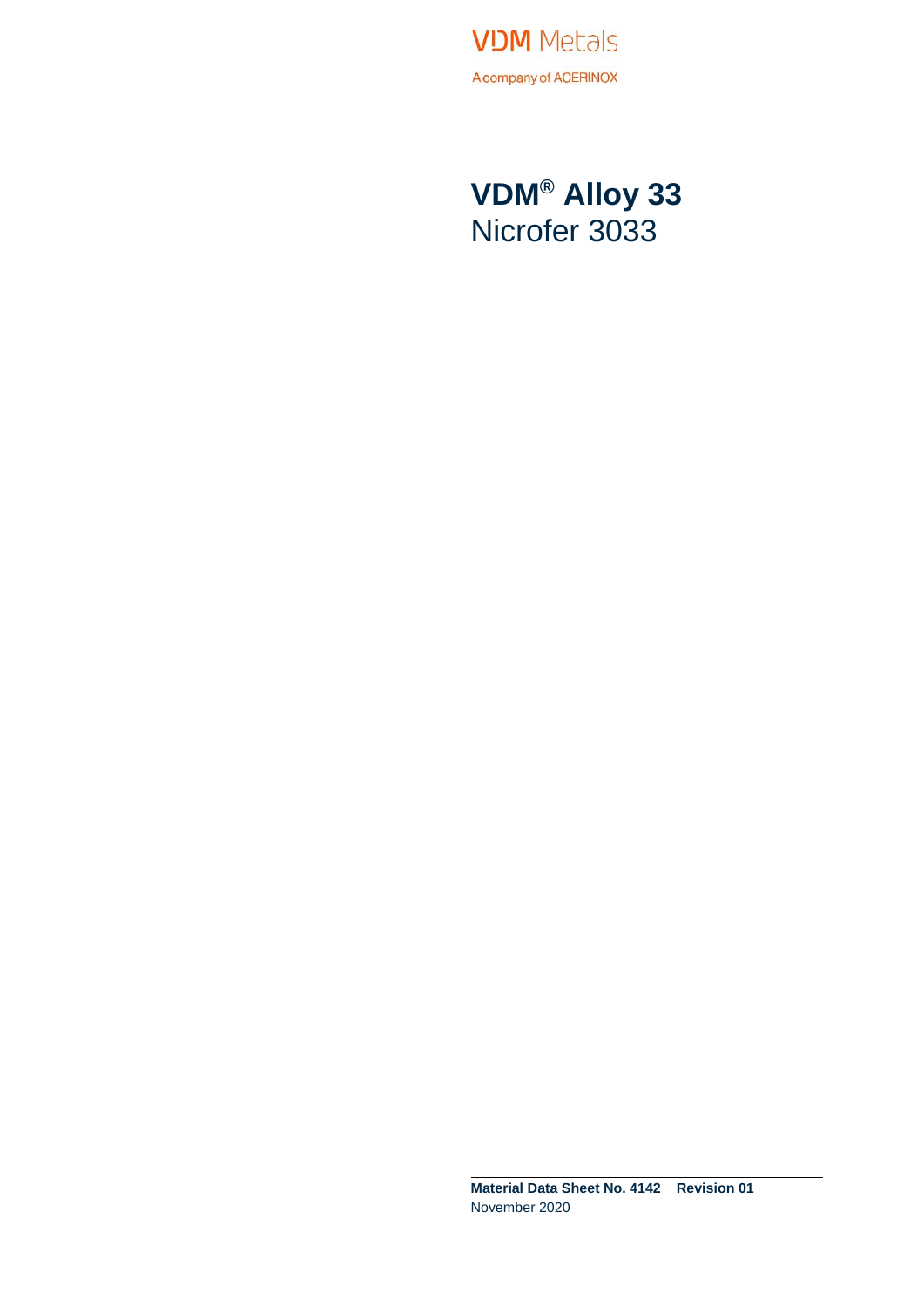### **VDM® Alloy 33** Nicrofer 3033

VDM® Alloy 33 is an austenitic alloy that has an excellent resistance against common corrosion and pitting corrosion in media containing chloride due to its well-balanced analysis and extraordinarily high chrome concentration. Also because of its very high strength and good workability, VDM® Alloy 33 is a material that can be used for many applications in the chemical processing industry.

VDM® Alloy 33 is characterized by:

- excellent resistance against pitting corrosion in media containing chloride and against general corrosion in hot mineral acids, mixed acids and alkalis as well as seawater and brackish water,
- high strength and high ductility even in high temperatures,
- good workability and welding characteristics,
- ASME approval for pressure vessels in the temperature range from -196 °C to 450 °C (-320 to 842 °F).

#### **Designations**

| <b>Designation</b> | <b>Material name</b>      |
|--------------------|---------------------------|
| EN                 | 1.4591 X1CrNiMoCuN33-32-1 |
| <b>UNS</b>         | R20033                    |

#### **Standards**

| <b>Product form</b> | <b>DIN</b>                                             | VdTÜV | <b>ASTM</b> | <b>ASME</b> | others         |
|---------------------|--------------------------------------------------------|-------|-------------|-------------|----------------|
| Plate and sheet     | EN 10029                                               | 516   | B 625       | SB 625      | <b>SEW 400</b> |
| <b>Strip</b>        |                                                        | 516   | B 625       | SB 625      | <b>SEW 400</b> |
| Rod                 |                                                        | 516   | B 649       | SB 649      |                |
|                     | Wire: Only used as welding wire VDM <sup>®</sup> FM 33 |       |             |             |                |

Table 1 – Designations and standards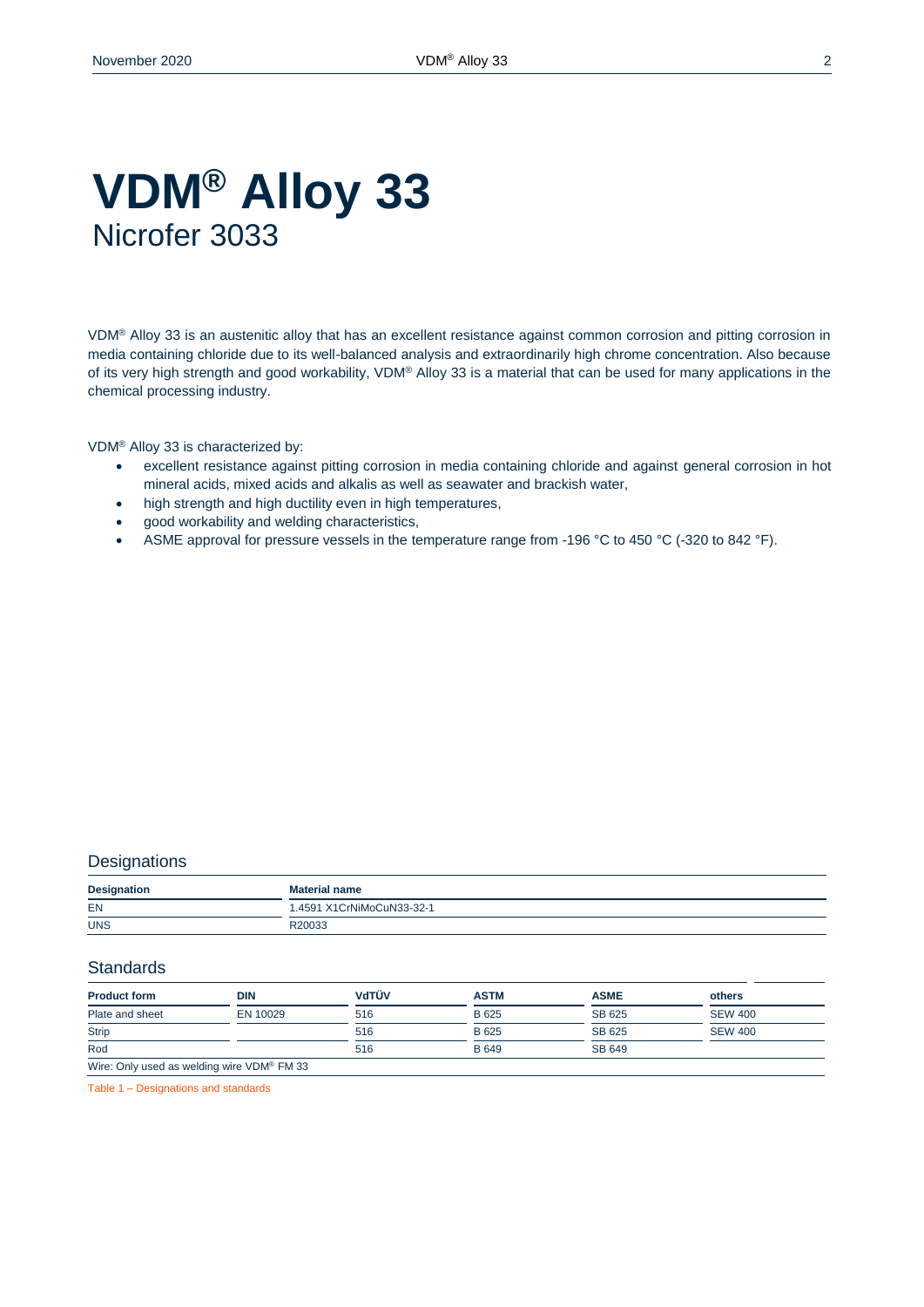# **Chemical composition**

|      | Ni           |                | Fе   |                                                                         |       |                              | Mr       |     | Mo  |                          |      |
|------|--------------|----------------|------|-------------------------------------------------------------------------|-------|------------------------------|----------|-----|-----|--------------------------|------|
| Min. | ח חד<br>JU.U |                |      |                                                                         |       | $\sim$ $\sim$ $\sim$<br>∪.∪∪ |          |     | v.J |                          |      |
| Max. | ບບ.ບ         | $\sim$<br>JJ.U | Bal. | 015<br>ט.ט וט                                                           | 0.010 | v.c                          | <u>.</u> | ∪.⊾ |     | $\overline{\phantom{a}}$ | 0.02 |
|      |              |                |      | For technical reasons this alloy may contain more elements then listed. |       |                              |          |     |     |                          |      |

Table 2 – Typical chemical composition (%)

# **Physical properties**

| <b>Density</b>                  | <b>Melting range</b>        | Relative magnetic permeability at 20 °C (68 °F) |
|---------------------------------|-----------------------------|-------------------------------------------------|
| 7,9 $q/cm3$ at 20 $°C$          | $1.330 - 1.370 °C$          | 1.01                                            |
| 493 lb/ft <sup>3</sup> at 68 °F | $(2,430 - 2,498 \degree F)$ |                                                 |

| Specific heat capacity<br><b>Temperature</b> |     |              | <b>Thermal conductivity</b>          | <b>Electrical</b><br>resistivity | <b>Modulus of elasticity</b>                  |                      | Coefficient of thermal ex-<br>pansion |            |                |                           |
|----------------------------------------------|-----|--------------|--------------------------------------|----------------------------------|-----------------------------------------------|----------------------|---------------------------------------|------------|----------------|---------------------------|
| °C                                           | °F  | $kg \cdot K$ | <b>Btu</b><br>$Ib \cdot {}^{\circ}F$ | W<br>$m \cdot K$                 | $Btu \cdot in$<br>sq. ft $\cdot$ h $\cdot$ °F | $\mu\Omega \cdot cm$ | GPa                                   | $10^6$ ksi | $10^{-6}$<br>K | $10^{-6}$<br>$^{\circ}$ F |
| 20                                           | 68  | $446^{1}$    | 0.107                                | 13.4                             | 7.74                                          | 104                  | 195                                   | 28.3       |                |                           |
| 100                                          | 212 | 466          | 0.111                                | 14.6                             | 8.44                                          | 107                  | 185                                   | 26.8       | 14.5           | 8.06                      |
| 200                                          | 392 | 486          | 0.116                                | 16.0                             | 9.24                                          | 109                  | 176                                   | 25.5       | 15.3           | 8.5                       |
| 300                                          | 572 | 503          | 0.120                                | 17.5                             | 10.1                                          | 112                  | 170                                   | 24.7       | 15.3           | 8.5                       |
| 400                                          | 762 | 520          | 0.124                                | 19.0                             | 11.0                                          | 114                  | 163                                   | 23.6       | 15.7           | 8.72                      |
| 500                                          | 932 | 538          | 0.128                                | 20.4                             | 11.8                                          | 116                  | 159                                   | 23.1       | 16.1           | 8.94                      |

Table 3 – Typical physical properties at room and elevated temperatures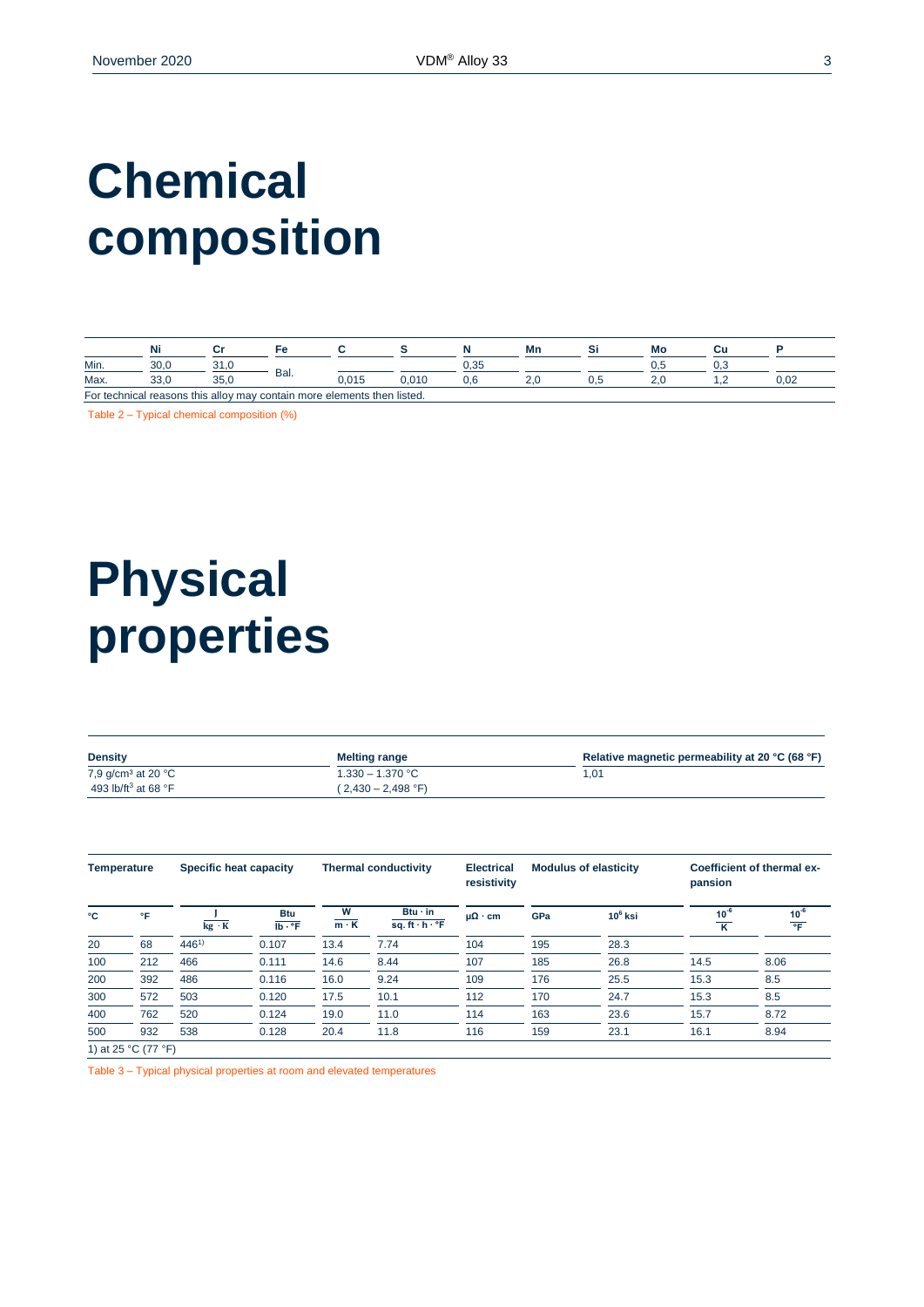# **Microstructural properties**

VDM® Alloy 33 has a cubic face-centered crystal structure. The content of approx. 0.4% nitrogen together with 31% nickel stabilizes the austenitic crystal structure and reduces the dispersion speed of intermetallic sigma phases.

# **Mechanical properties**

The following minimum values at room and increased temperatures apply to VDM® Alloy 33 in the solution-annealed condition for longitudinal and traverse test samples of the specified dimensions. The properties for other dimensions must be agreed separately.

| <b>Temperature</b> |              | <b>Yield strength</b> |      | <b>Yield strength</b> |      | <b>Tensile strength</b> |         | <b>Elongation</b> |
|--------------------|--------------|-----------------------|------|-----------------------|------|-------------------------|---------|-------------------|
|                    |              | $R_{p,0.2}$           |      | $R_{p,1,0}$           |      | $R_m$                   |         | А                 |
| °C                 | $^{\circ}$ E | <b>MPa</b>            | ksi  | <b>MPa</b>            | ksi  | <b>MPa</b>              | ksi     | %                 |
| 20                 | 68           | 380                   | 55.1 | 420                   | 60.9 | 720-920                 | 104-133 | 40                |
| 100                | 212          | 320                   | 46.4 | 350                   | 50.8 |                         |         |                   |
| 200                | 392          | 270                   | 39.2 | 300                   | 43.5 |                         |         |                   |
| 300                | 572          | 240                   | 34.8 | 270                   | 39.2 |                         |         |                   |
| 400                | 752          | 220                   | 31.9 | 250                   | 36.3 |                         |         |                   |
| 500                | 932          | 210                   | 30.5 | 240                   | 34.8 |                         |         |                   |

Table 4 – Mechanical properties at room and elevated temperature. Minimum values according to TÜV material data sheet 516

| <b>Product-</b><br>form | <b>Dimensions</b> |             | <b>Yield stress</b><br>$R_{p,0,2}$ |             | <b>Yield stress</b><br>$R_{p,1,0}$ |            | <b>Tensile strength</b><br>$R_m$ |         | <b>Elongation</b><br>at fracture<br>А |
|-------------------------|-------------------|-------------|------------------------------------|-------------|------------------------------------|------------|----------------------------------|---------|---------------------------------------|
|                         | mm                | in          | <b>MPa</b>                         | ksi         | <b>MPa</b>                         | ksi        | <b>MPa</b>                       | ksi     | $\%$                                  |
| <b>Sheet</b>            | $\leq 50$         | $\leq 1.97$ | $\geq$ 380                         | $\geq 55.1$ | $\geq 420$                         | $\ge 60.9$ | 720-920                          | 104-133 | $\geq 40$                             |
| Bar                     | $\leq 150$        | $\leq 5.91$ | $\geq$ 380                         | $\geq 55.1$ | $\geq 420$                         | $\ge 60.9$ | 720-920                          | 104-133 | $\geq 40$                             |

Table 5 – Mechanical properties at room temperature according to ASTM B 625 (strip, sheet), B649 (rod, wire)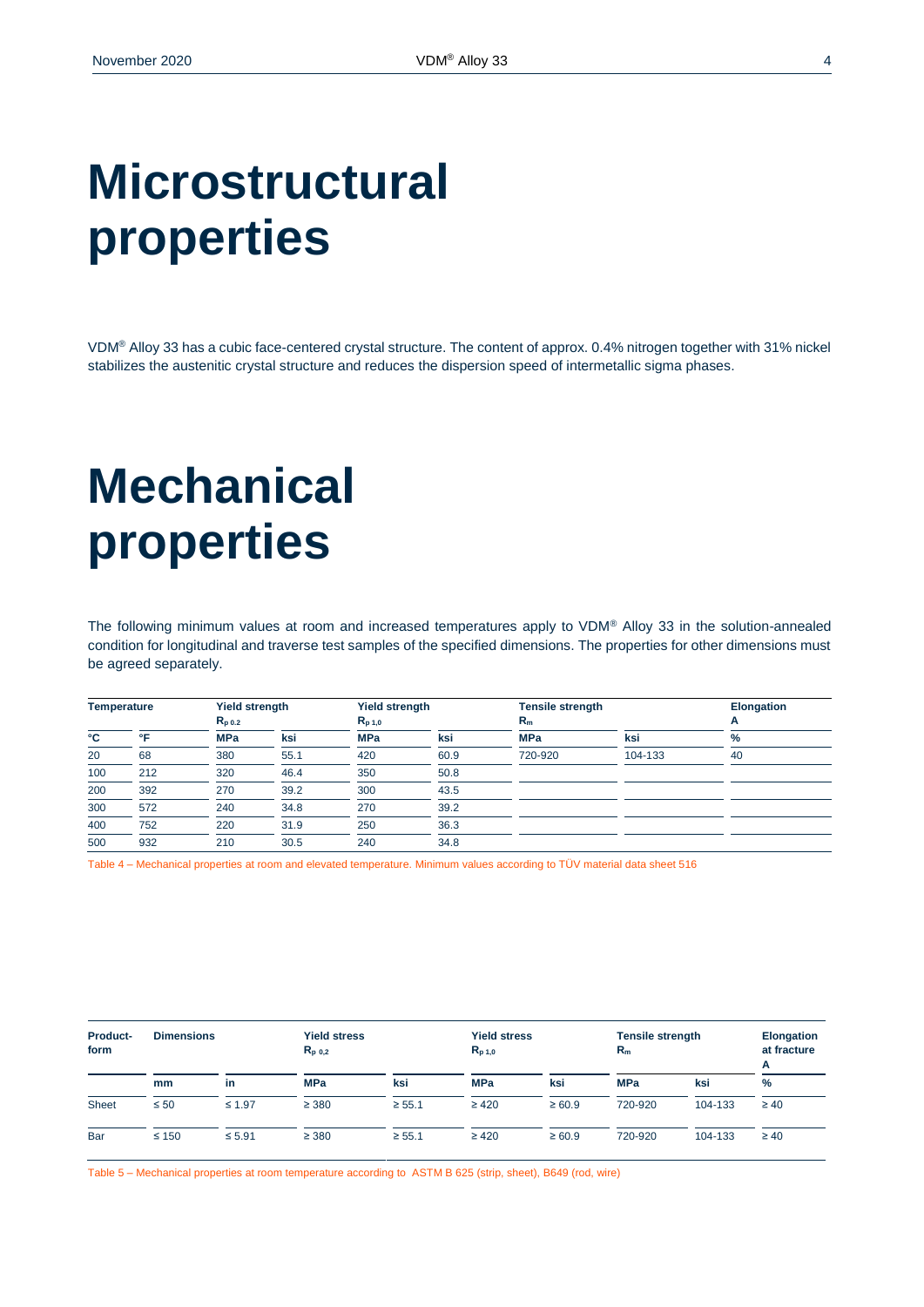### **ISO V impact value**

|              | <b>ISO-V impact strength</b>        | <b>ISO-V notch impact energy</b> |
|--------------|-------------------------------------|----------------------------------|
|              | Ak (mean value) in J/m <sup>2</sup> | Kv in J                          |
| Sheet        | $\geq 188$                          | $\geq$ 150 J (111 ft* lbf)       |
| Bar/ forging | $\geq 150$                          | $\geq$ 120 J                     |

Table 6- V-Probe according to DIN EN 10045-1 at 20 °C (68 °F) mean value of three samples longitudinal/transverse

### **Hardness of Brinell HBW**

Brinell hardness ≤240 For sheet ≤ 50 mm (1.968 in), strip ≤ 3 mm (0.118 in), rod ≤ 150 mm (5.90 in)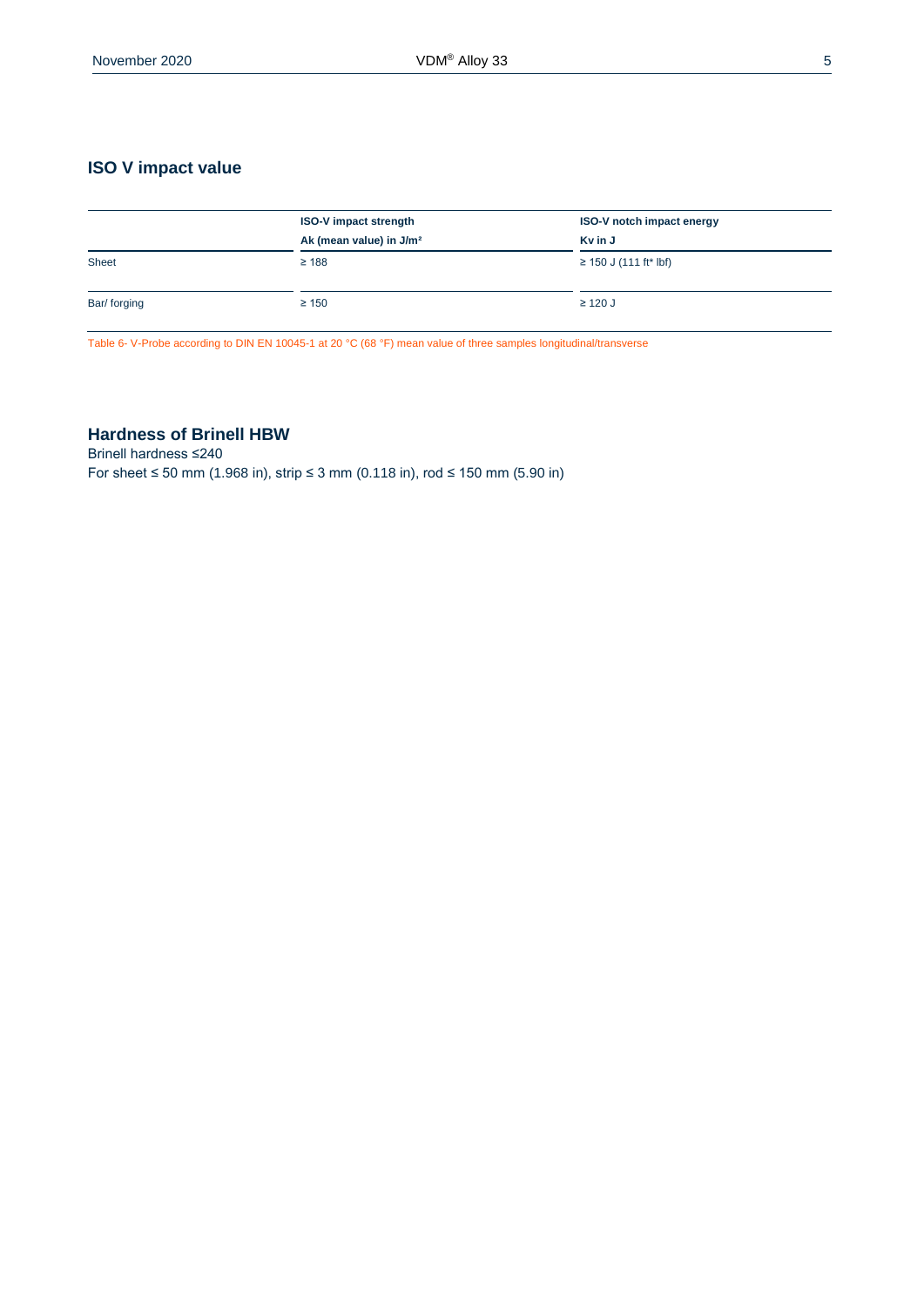### **Corrosion resistance**

The austenitic material VDM® Alloy 33 has an extremely high chrome concentration of 33% and therefore offers the basis for the excellent corrosion resistance in oxidizing media. The low addition of molybdenum and copper improves resistance in phosphorus acid and simplifies passivation in sulfuric acid. Besides the excellent resistance against nitric acid/hydrofluoric acid mixture, the material also has great corrosion resistance against all alkali media. Furthermore, the resistance against pitting corrosion in media containing chloride is also excellent. Optimal corrosion resistance can only be assured if the material is used in clean, metallic bright condition.

| <b>Medium</b>                      | Temperature   | <b>Corrosion rate</b> |  |
|------------------------------------|---------------|-----------------------|--|
|                                    | in °C ( °F)   | in (mm/a) (inch/a)    |  |
| H <sub>2</sub> SO <sub>4</sub> 98% | 100           | 0,04                  |  |
|                                    | (212)         | (0.0015)              |  |
|                                    | 150           | 0,08                  |  |
|                                    | (302)         | (0.003)               |  |
|                                    | 200           | 0,04                  |  |
|                                    | (392)         | (0.0015)              |  |
| H <sub>3</sub> PO <sub>4</sub> 85% | 100           | $0,08***$             |  |
|                                    | (212)         | (0.003)               |  |
|                                    | 154           | 1,07                  |  |
|                                    | (309.2)       | (0.042)               |  |
| <b>NaOH 25%</b>                    | 75            | < 0,01                |  |
|                                    | (167)         | (0.0003)              |  |
|                                    | 104 (boiling) | < 0,01                |  |
|                                    | (219.2)       | (0.0003)              |  |
| 50%                                | 75            | < 0,01                |  |
|                                    | (167)         | (0.0003)              |  |
|                                    | 100           | < 0,01                |  |
|                                    | (212)         | (0.0003)              |  |
|                                    | 156 (boiling) | < 0,01                |  |
|                                    | (312.8)       | (0.0003)              |  |
| HNO <sub>3</sub> 12%               |               | < 0,01                |  |
|                                    |               | (0.0003)              |  |
| $HNO3 12% + HF 0,9%$               |               | 0,24                  |  |
|                                    |               | (0.0094)              |  |
| $HNO3 12% + HF 3,5%$               |               | 1,19                  |  |
|                                    |               | (0.04)                |  |
| $HNO3 32% + HF 0,4%$               | 90            | 0,27                  |  |
|                                    | (194)         | (0.01)                |  |
| $HNO3 45% + HF 0,4%$               |               | 0,67                  |  |
|                                    |               | (0.02)                |  |
| $HNO3 56% + HF 0,4%$               |               | 1,66                  |  |
|                                    |               | (0.06)                |  |
| $HNO3 68% + HF 0,4%$               |               | 3,08                  |  |
|                                    |               | (0.12)                |  |

\*\* Testing time: 7 days (0,2mm/a after one day// 0.007 in/a)

Table 7 – Corrosion rate of VDM® Alloy 33 in different media depending on concentration and temperature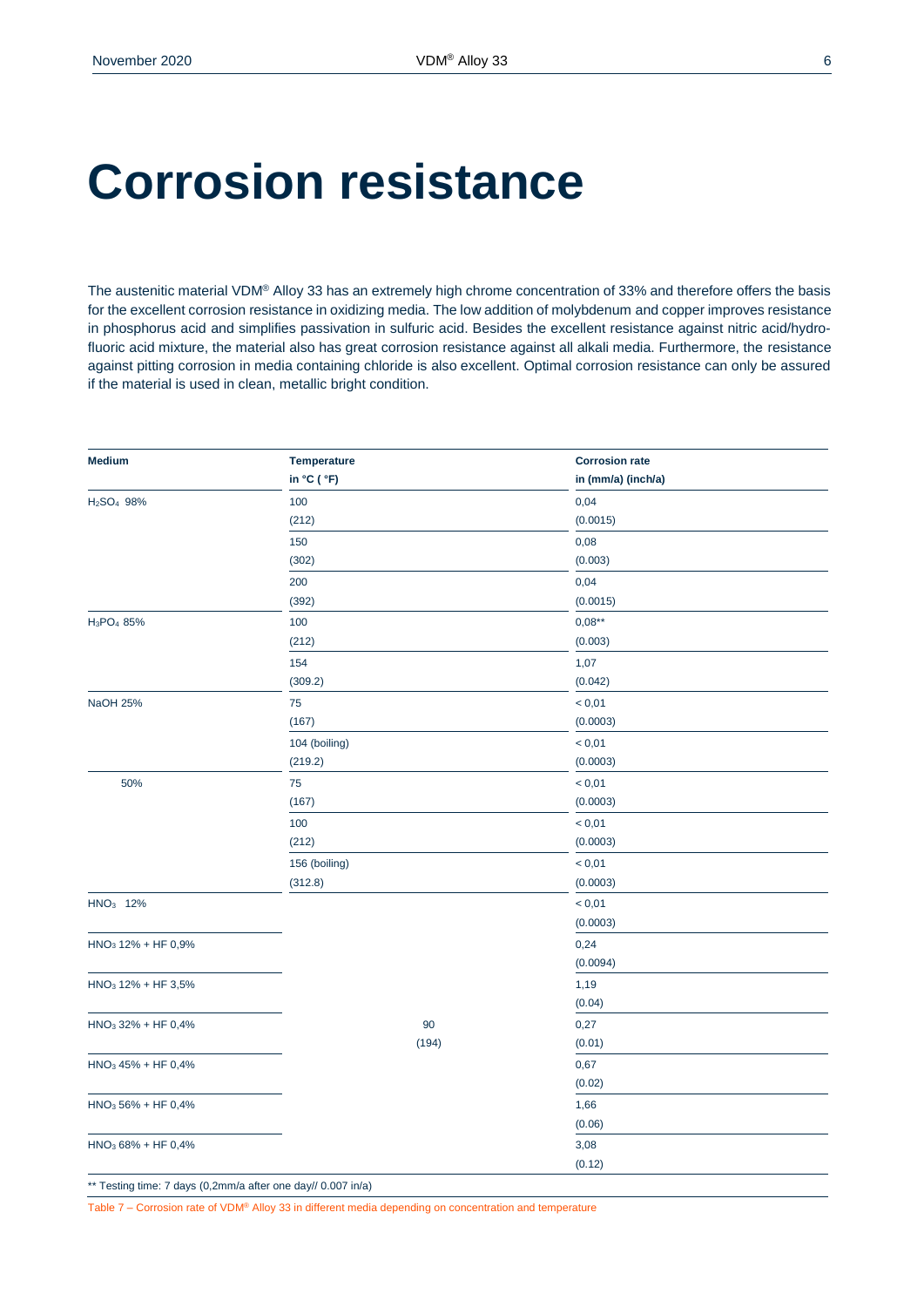# **Applications**

Typical applications for VDM® Alloy 33 are:

- Heat recovery and distribution systems in the sulfuric acid production
- Pipes and heat exchangers for sulfuric acids contaminated with chlorides
- Vessels for storage and transport of nitric acid/hydrofluoric acid mixtures
- Seawater conducting pipes, condensers, coolers, etc. with excellent resistance against pitting corrosion
- Production and use of NaOH and KOH up to 70 wt.-% and max. 170 °C (338 °F)
- Urea solutions in the concentration range from 5 to 90 wt.-%
- Components for the pulp and paper industry
- Vessels and pipes in purified terephthalic acid (PTA) ülants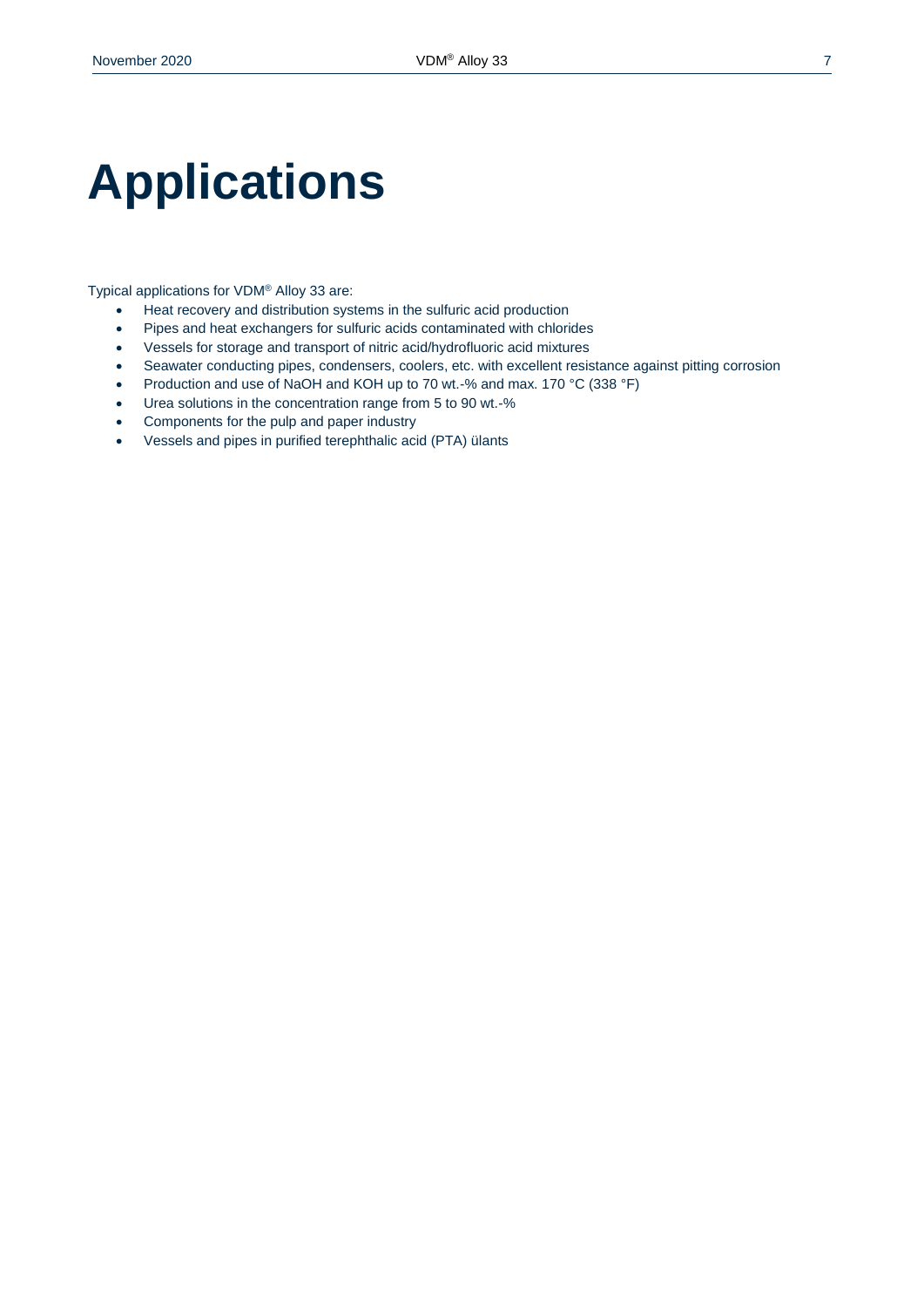## **Fabrication and heat treatment**

VDM® Alloy 33 is ideally suited for processing by means of common industrial processing techniques.

#### **Heating**

It is important that the workpieces are clean and free of any contaminants before and during heat treatment. Sulfur, phosphorus, lead and other low-melting point metals can cause damage during the heat treatment of VDM® Alloy 33. This type of contamination is also contained in marking and temperature-indicating paints or pens, and also in lubricating greases, oils, fuels and similar materials. The sulfur content of fuels must be as low as possible. Natural gas should contain less than 0.1 wt.-% of sulfur. Heating oil with a maximum sulfur content of 0.5 wt.-% is also suitable. Electric furnaces are preferable because of the precise temperature control and lack of contaminants from fuels. The furnace temperature should be set between neutral and slightly oxidizing and it should not change between oxidizing and reducing. The workpieces must not come in direct contact with flames.

#### **Hot forming**

VDM® Alloy 33 should be hot-formed in a temperature range between 1,200 and 1,000 °C (2,192-1,832° F) with subsequent rapid cooling down in water or air. For heating up, workpieces should be placed in a furnace that is already heated up to the target value. Heat treatment after hot forming is urgently recommended for achieving optimal corrosion behavior.

#### **Cold forming**

The workpieces should be in the annealed condition for cold forming. VDM® Alloy 33 has a higher work hardening than other austenitic stainless steels. This must be taken into account in the design and selection of forming tools and equipment, and in the planning of forming processes. Intermediate annealing is necessary for heavy-duty cold forming work. For cold forming of > 15%, a final solution annealing must be conducted.

#### **Heat treatment**

Solution annealing should take place at temperatures between 1,100 and 1,150 °C (2,012-2,102 °F), preferably at 1,120 °C (2,048 °F). The retention time during annealing depends on the semi-finished product thickness and it can be calculated as follows:

- For thicknesses  $d < 10$  mm (0.393 in), the retention time is  $t = d \cdot 3$  min/mm
- For thicknesses d = 10 to 20 mm (0.393-0.787 in), the retention time t = 30 min + (d 10 mm)  $\cdot$  2 min/mm
- For thicknesses d > 20 mm (0.787), the retention time t = 50 min + (d 20 mm)  $\cdot$  1 min/mm

The retention time commences with the temperature equalization of the workpiece; longer times are generally considerably less critical than retention times that are too short.

Cooling down should be accelerated with water to achieve optimum properties. Fast air cooling can also be carried out at thicknesses below approx. 3 mm For strip and wire products, the heat treatment can be performed in a continuous furnace at a speed and temperature that is adapted to the material thickness. The cleanliness requirements listed under "Heating" must be observed.

#### **Descaling and pickling**

Oxides of VDM® Alloy 33 and heat tint in the area around welds adhere more strongly than in other stainless steels. Grinding using extremely fine abrasive belts or grinding discs is recommended. It is imperative that grinding burns be avoided. Before pickling in nitric-hydrofluoric acid mixtures, the oxide layers should be destroyed by abrasive blasting or fine grinding or they should be pre-treated in salt baths. The pickling baths used should be monitored carefully with regard to concentration and temperature.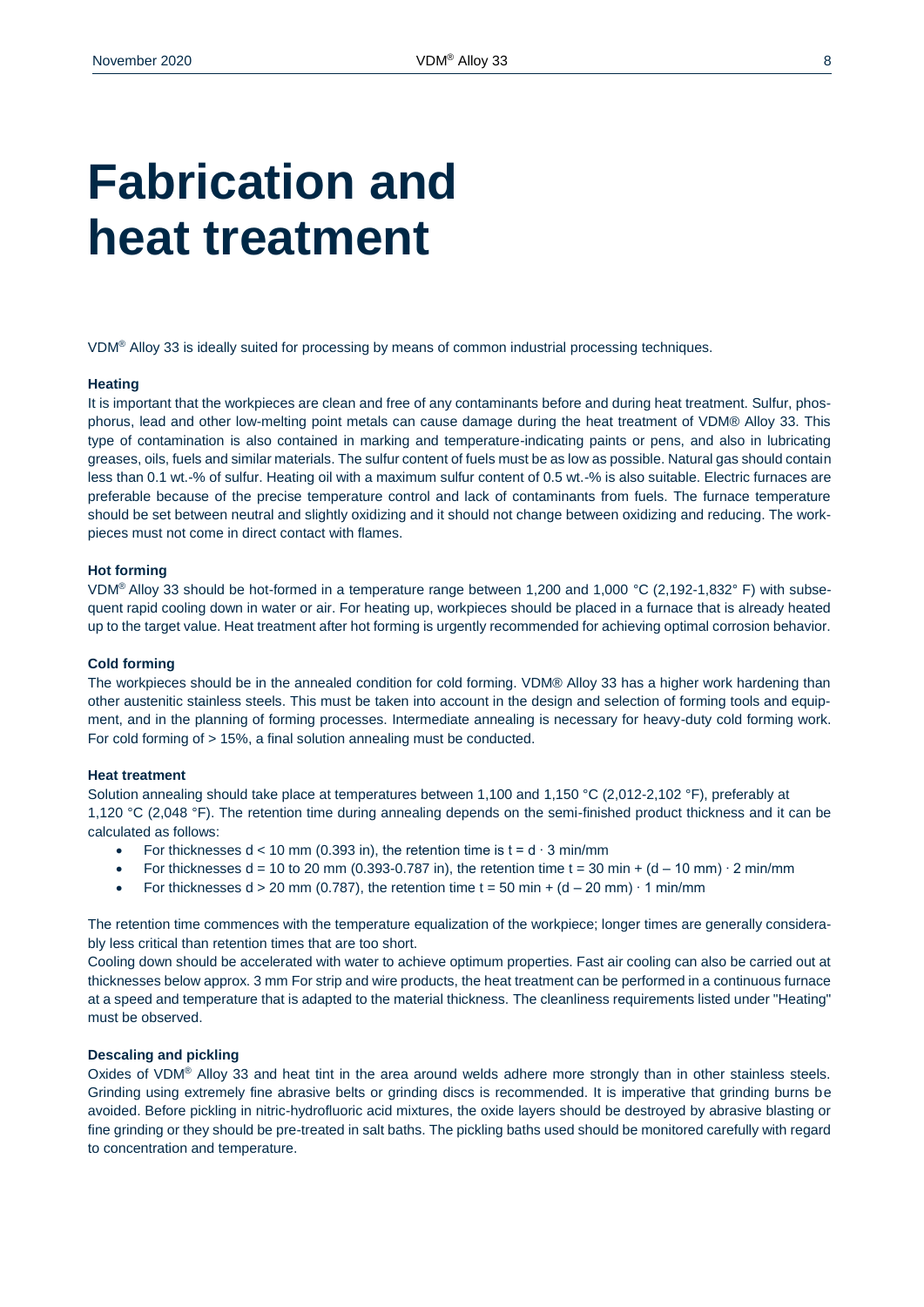#### **Machining**

Machining of VDM® Alloy 33 should take place in an annealed condition. Since the alloy is prone to strong work hardening, a low cutting speed should be selected with a feed speed that is not too high and the cutting tool should stay engaged at all times. An adequate chip depth is important in order to cut below the previously formed strain-hardened zone. Optimum heat dissipation through the use of large quantities of suitable, preferably aqueous, lubricants has considerable influence on a stable machining process.

## **Welding information**

When welding nickel alloys and special stainless steels, the following information should be taken into account:

#### **Safety**

The generally applicable safety recommendations, especially for avoiding dust and smoke exposure must be observed.

#### **Workplace**

A workplace must be provided, which is arranged in a separated location and clearly set apart from areas in which C steel is prepared. Maximum cleanliness is required, and drafts should be avoided during gas-shielded welding.

#### **Auxiliary equipment and clothing**

Clean fine leather gloves and clean working clothes must be used.

#### **Edge preparation**

The edge preparation should be carried out preferably using mechanical methods such as lathing, milling or planing. Abrasive waterjet cutting or plasma cutting is also permissible. In case of the latter, however, the cut edge (seam flank) must be cleanly reworked. Careful grinding without overheating is also permissible.

#### **Striking the arc**

Striking the arc may only take place in the seam area, e.g. on the seam flanks or on an outlet piece, and not on the component surface. Scaling areas are places that may be more susceptible to corrosion.

#### **Included angle**

Compared to C-steels, nickel alloys and special stainless steels exhibit lower thermal conductivity and greater heat expansion. Larger root openings or web spacings (1 to 3 mm) are required to take these properties into account. Due to the viscosity of the welding material (compared to standard austenites) and the tendency to shrink, included angles of 60 to  $70^\circ$  – as shown in Figure 1 – have to be provided for butt welds.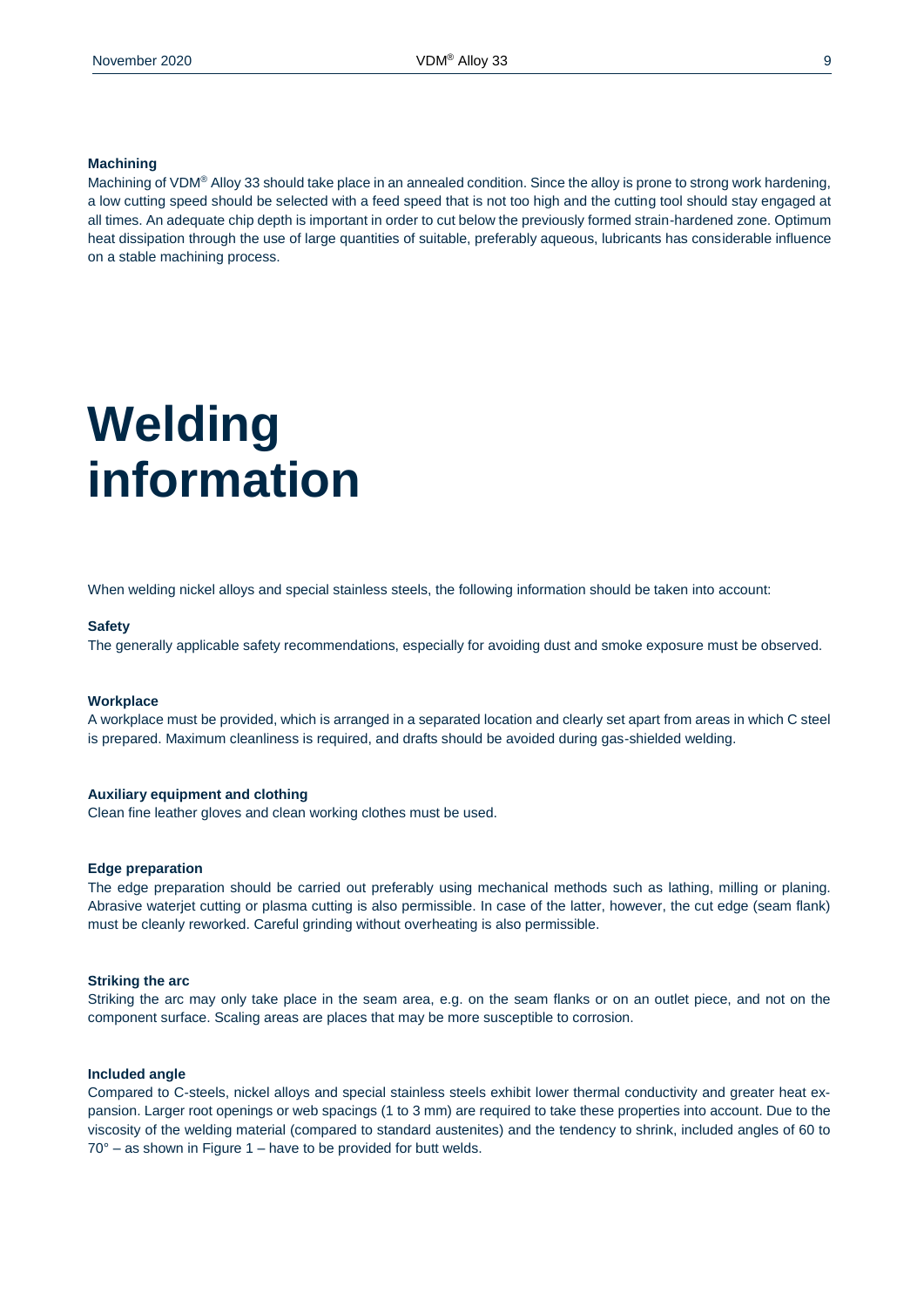



#### **Cleaning**

Cleaning of the base material in the seam area (both sides) and the welding filler (e.g. welding rod) should be carried out using acetone.

 $2 \, \text{mm}$  $(.08 \text{ in.})$ 

 $(< .08$  in.)

#### **Welding technique**

approx. 2 mm

approx. 2 mm

Double-U weld

 $15$ 

Plate thickness

 $25 \text{ mm} (> 1 \text{ in.})$ 

For welding, VDM® Alloy 33 must be in a solution-annealed condition and free of scale, grease and markings. VDM® Alloy 33 is weldable in the same way as the filler material tested for suitability for welding, VDM® FM 33 TIG, (TÜV engineering specifications no. 07528). When welding the root, care should be taken to achieve best quality root protection (min. Ar 4.6) and the welding edge must be largely free of oxides after welding. Any heat tints must be removed. As shielding gas, argon with max. 5% hydrogen should be used.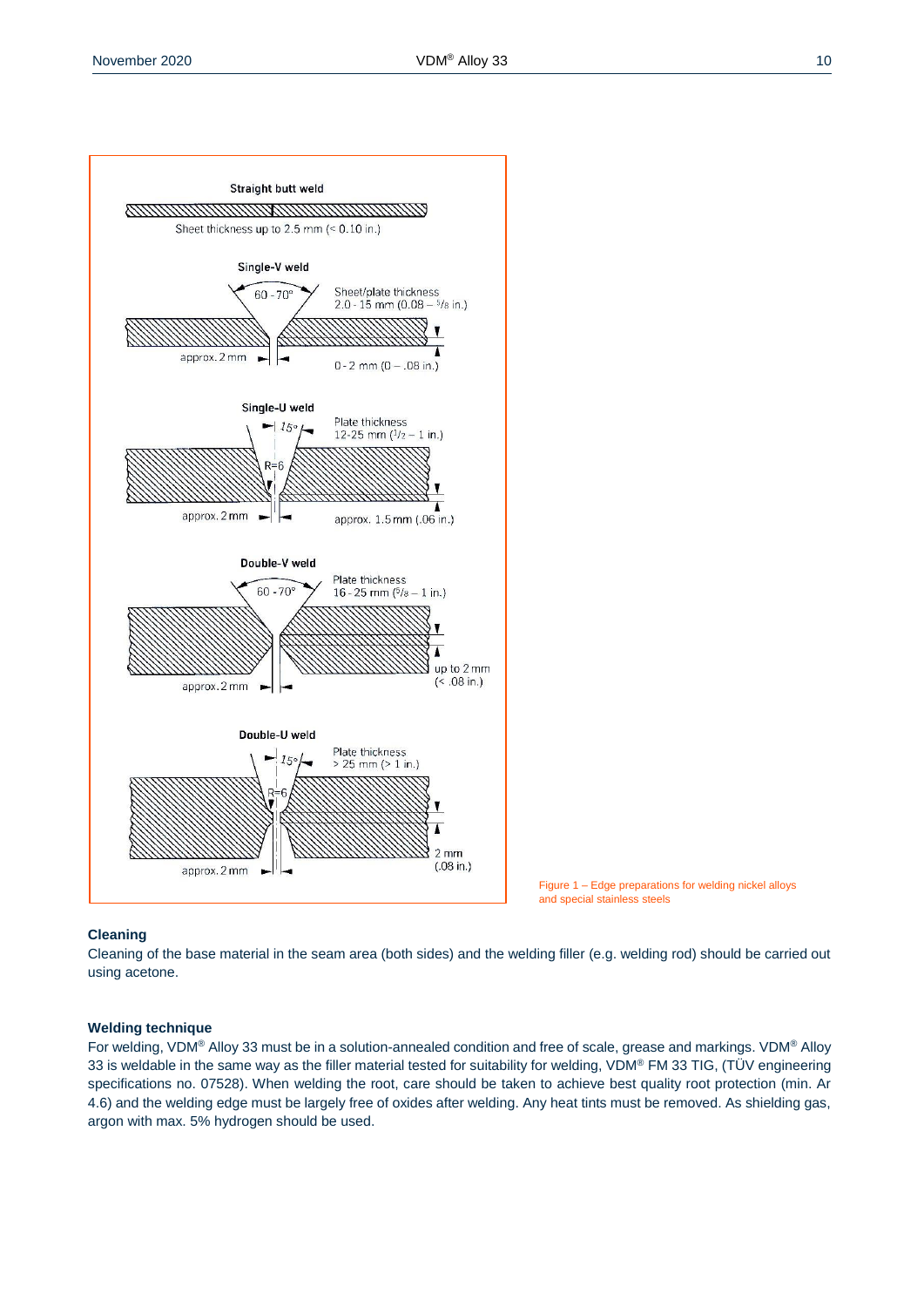#### **Welding filler**

As welding filler, the following is recommended: VDM® FM 33 (material no. 1.4591) ISO 14343-A S Z 33 32 1 Cu N L, AWS A5.9 ER33-31 (UNS R20033)

The use of bar electrodes in sleeves is possible.

#### **Welding parameters and influences**

It must be ensured that work is carried out using targeted heat application and low heat input. The interpass temperature must not exceed 100°C. The stringer bead technique is recommended. In this context, also the right choice of wire and bar diameters should be pointed out. Due to the high nitrogen concentration in the material, the thinnest beads possible should be used (little weld metal, multi-bead technique). This allows the liquefied material in the weld pool to degas whereby pore formation is minimized. Residues at the seam flanks that cannot be removed by brushing must be removed by milling after each bead (beveling is not permissible).

From wall thicknesses of about 20 mm, the filler beads should be welded with the welding consumable VDM® FM 28 (material no. 1.4563) and be covered with at least two layers of VDM® FM 33, which is a welding consumable of the same kind. Corresponding section energy per unit length result from the aforementioned notes, which are shown as examples in Table 8. In principle, checking of welding parameters is necessary and it is therefore required to observe the section energy that is suitable for the material. For all weld constructions, the particularities of this material must be taken into consideration early on.

The section energy E can be calculated as follows:

 $S = \frac{U \cdot 1 \cdot 60}{v \cdot 1,000} \left(\frac{kJ}{cm}\right)$ 

 $U = arc$  voltage, volts  $I =$  welding current strength, amperes  $v =$  welding speed, cm/minute

#### **Post-treatment**

If the work is carried out in the optimal way, brushing directly after welding, meaning still in the warm condition will result in the desired surface condition without additional pickling, i.e. heat tints can be removed without residues. Pickling, if required or specified, should generally be the last operation in the welding process. The information contained in the section entitled "Descaling and pickling" must be observed. Heat treatments are normally not required before or after welding.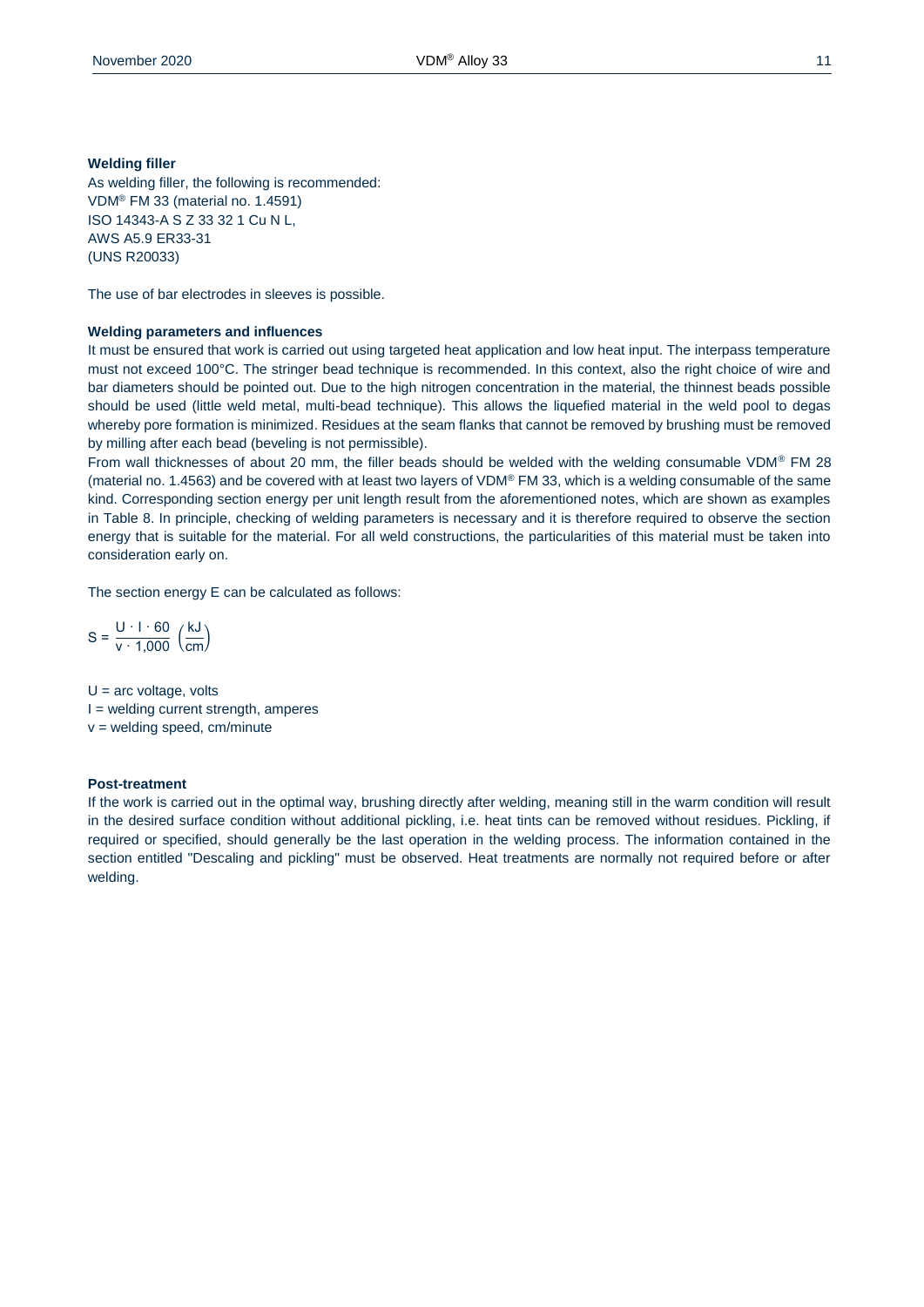| Thick-<br>ness | <b>Welding pro-</b><br>cess | <b>Filler material</b>              |                          | Root pass <sup>1)</sup> |              | passes              | Internediate and final | Welding<br>speed | <b>Shielding gas</b>                      |                        |
|----------------|-----------------------------|-------------------------------------|--------------------------|-------------------------|--------------|---------------------|------------------------|------------------|-------------------------------------------|------------------------|
| $mm$ (in)      |                             | <b>Diameter</b><br>$mm$ (in)        | <b>Speed</b><br>(m/min.) | $\mathsf{I}$ in (A)     | U in $(V)$   | $\mathsf{I}$ in (A) | U in $(V)$             | (cm/min.)        | <b>Type</b>                               | Rate<br>$($ l/min. $)$ |
| 2<br>(0.0787)  | $m-TIG$                     | $\overline{2}$<br>(0.0787)          |                          | 70                      | $9.0 - 10.0$ |                     |                        | 15               | I1, R1 with<br>max $3\%$ H <sub>2</sub>   | $_{\rm 8}$             |
| 6<br>(0.236)   | $m-TIG$                     | $2 - 2, 4$<br>$(0.0787 -$<br>0.0945 |                          | 90                      | 10           | 120                 | 11                     | 15               | 11, R1 with 8<br>max $3\%$ H <sub>2</sub> |                        |
| 12<br>(0.472)  | $m-TIG$                     | 2.4<br>(0.0945)                     | ٠                        | 100                     | 10           | 140                 | 14                     | 15               | I1, R1 with<br>max $3\%$ H <sub>2</sub>   | 8                      |

Table 8 – Welding parameter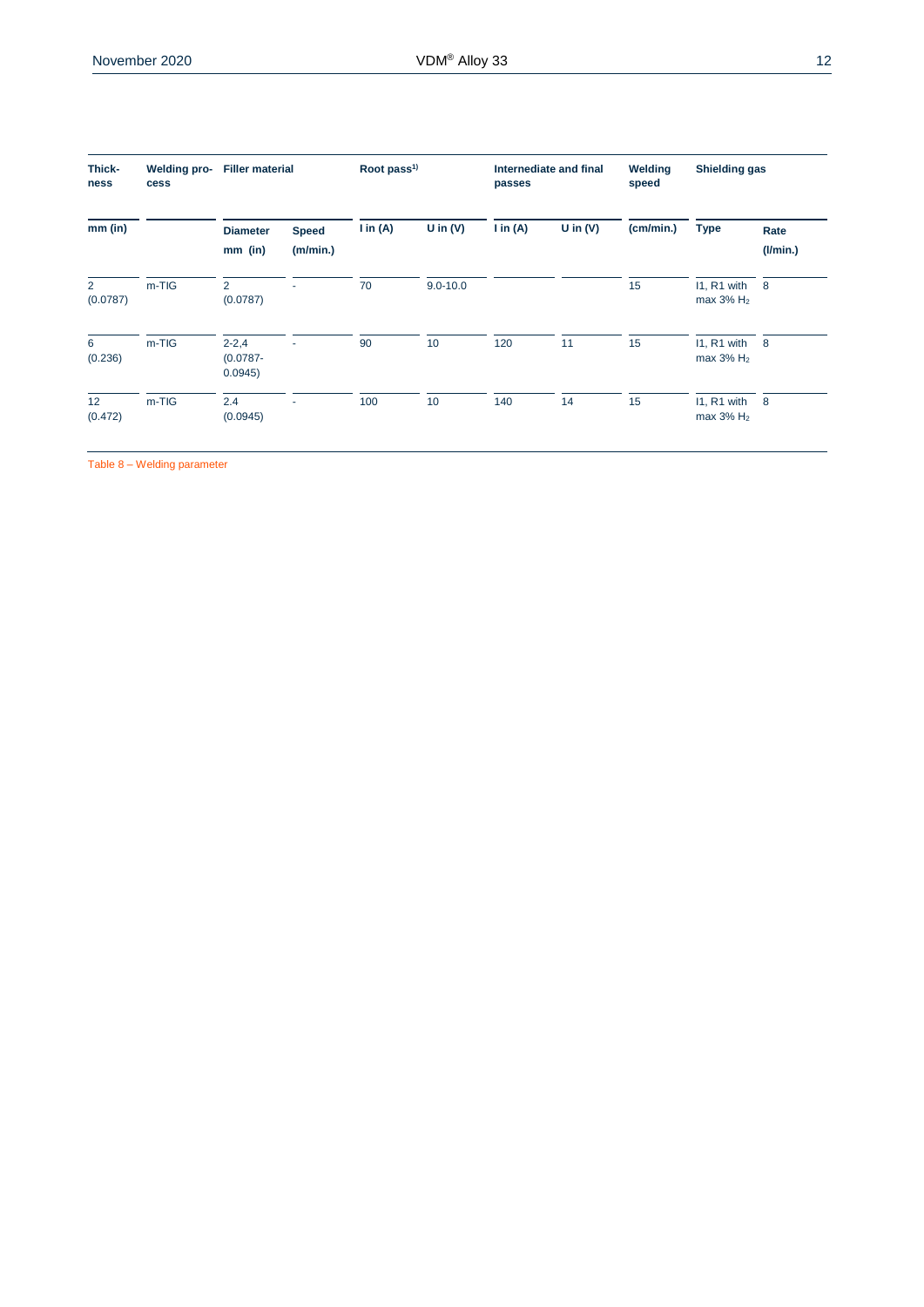# **Availability**

VDM® Alloy 33 is available in the following semi-finished forms:

#### **Plate/Sheet**

Delivery condition: Hot or cold rolled, heat treated, descaled or pickled

| <b>Condition</b> | Thickness<br>$mm$ (in) | Width<br>$mm$ (in)   | Length<br>$mm$ (in) | <b>Piece Weight</b><br>kg (lb) |  |
|------------------|------------------------|----------------------|---------------------|--------------------------------|--|
| Cold rolled      | 1-7 (0.039-0.275)      | $\leq$ 2,500 (98.42) | $\leq$ 12,500 (492) |                                |  |
| Hot rolled       | 3-25 (0.118-0.984)     | $\leq$ 2,500 (98.42) | $\leq$ 12,500 (492) | $\leq$ 1.600 (3,530)           |  |

#### **Strip**

Delivery condition: Cold rolled, heat treated, pickled or bright annealed

| <b>Thickness</b>       | Width            | Coil-inside diameter |        |        |        |  |  |
|------------------------|------------------|----------------------|--------|--------|--------|--|--|
| $mm$ (in)              | $mm$ (in)        | $mm$ (in)            |        |        |        |  |  |
| $0,025-0,15$           | 4-230            | 300                  | 400    | 500    |        |  |  |
| $(0.000984 - 0.00591)$ | $(0.157 - 9.06)$ | (11.8)               | (15.7) | (19.7) |        |  |  |
| $0,15 - 0.25$          | 4-720            | 300                  | 400    | 500    |        |  |  |
| $(0.00591 - 0.00984)$  | $(0.157 - 28.3)$ | (11.8)               | (15.7) | (19.7) |        |  |  |
| $0,25-0,6$             | 6-750            |                      | 400    | 500    | 600    |  |  |
| $(0.00984 - 0.0236)$   | $(0.236 - 29.5)$ |                      | (15.7) | (19.7) | (23.6) |  |  |
| $0,6-1$                | 8-750            |                      | 400    | 500    | 600    |  |  |
| $(0.0236 - 0.0394)$    | $(0.315 - 29.5)$ |                      | (15.7) | (19.7) | (23.6) |  |  |
| $1 - 2$                | 15-750           |                      | 400    | 500    | 600    |  |  |
| $(0.0394 - 0.0787)$    | $(0.591 - 29.5)$ |                      | (15.7) | (19.7) | (23.6) |  |  |
| $2 - 3$                | 25-750           |                      | 400    | 500    | 600    |  |  |
| $(0.0787 - 0.118)$     | $(0.984 - 29.5)$ |                      | (15.7) | (19.7) | (23.6) |  |  |

Rolled sheet – separated from the coil – are available in lengths from 250-4,000 mm (9.84 to 157.48 in).

#### **Wire**

Delivery condition: Drawn bright, ¼ hard to hard, bright annealed in rings, containers, on spools and headstocks

| <b>Drawn</b>              | <b>Hot rolled</b>  |
|---------------------------|--------------------|
| $mm$ (in)<br>$ -$         | $mm$ (in)          |
| $0.16 - 10(0.006 - 0.04)$ | 5.5-19 (0.22-0.75) |

**Other dimensions and shapes (such as discs, rings, seamless or longitudinally welded pipes and forgings) can be requested.**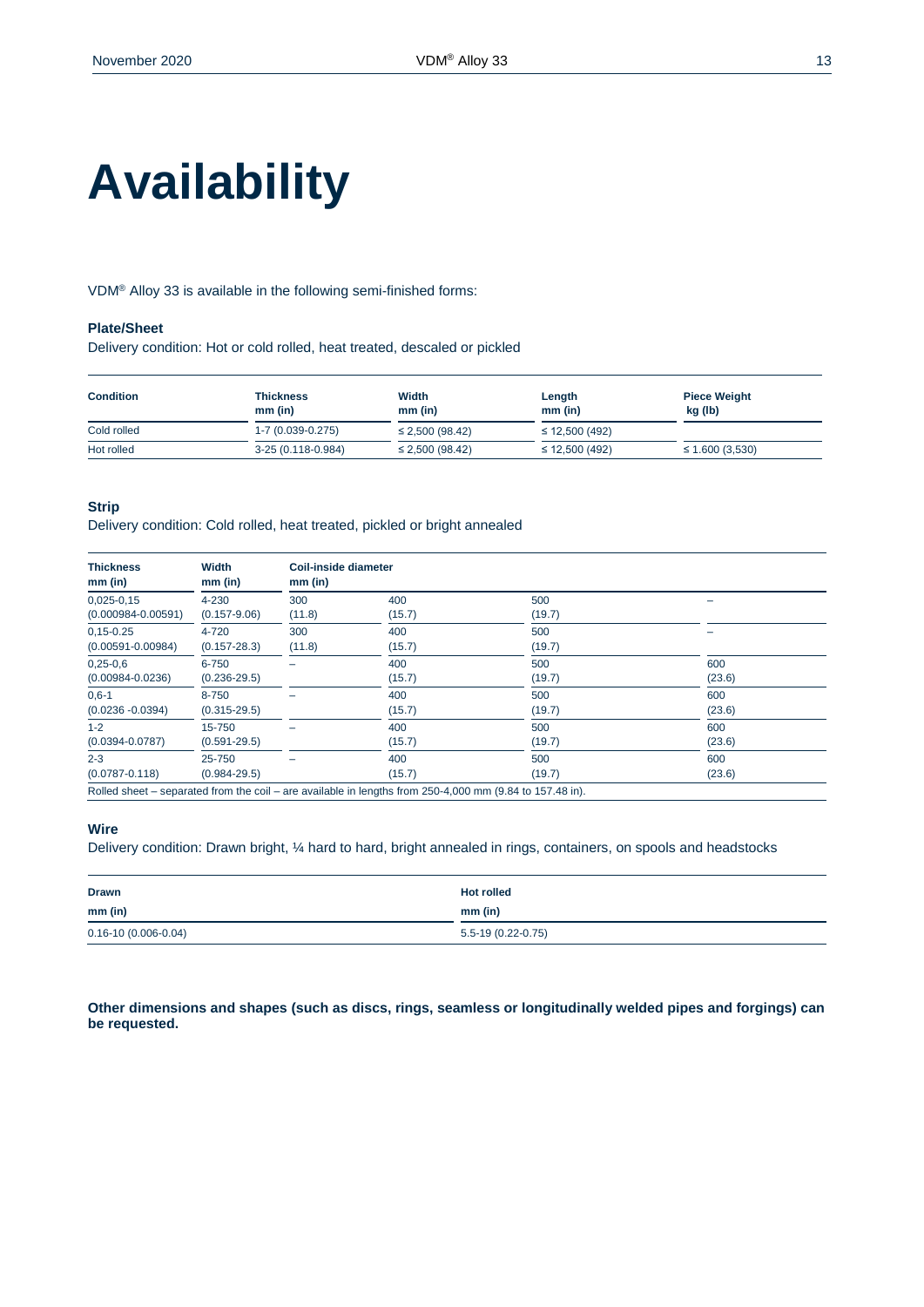# **Publications**

The following technical literature of VDM Metals GmbH has been published about the material VDM® Alloy 33:

M. Köhler, U. Heubner, K.-W. Eichenhofer, M. Renner: Alloy 33, A New Corrosion-Resistant Austenitic Material for the Refinery Industry and Related Applications, Corrosion 95, Paper No. 338NACE International, Houston, Texas, 1995.

M. Köhler, U. Heubner, K.-W. Eichenhofer: Progress with Alloy 33. A New Corrosion-Resistant Chromium-Based Austenitic Material, Corrosion 96, Paper No. 428NACE International, Houston, Texas, 1996.

U. Heubner, M. Köhler, K.-W. Eichenhofer, M. Renner: Alloy 33. A New Nitrogen-Alloyed Chromium-Based Material for Many Corrosive Environments, Proc. Int. Conf. Stainless Steel '96,Verlag Stahleisen, Düsseldorf, 1996.

F.E. White, M. Köhler, K.-W. Eichendorfer, M. Renner: Alloy 33: An optimized material for sulphuric acid service, Sulphur 96, Vancouver, 20-23 October 1996.

D. C. Agarwal, M. Köhler: Alloy 33. A New Material Resisting Marine Corrosion, Corrosion '97, Paper No. 424, NACE International, Houston, Texas, 1997.

U. Heubner, M. Köhler, K.-W. Eichenhofer, M. Renner: Alloy 33. A New Material for Handling HNO3/HFMedia in Processing of Nuclear Fuel, Corrosion 97, Paper No. 115, NACE International, Houston, Texas, 1997.

C. Voigt, G. Riedel, H. Werner, M. Köhler: Kühlwasserseitige Korrosionsbeständigkeit von metallischen Werkstoffen zur Handhabung von Schwefelsäure [Corrosion Resistance of Metallic Materials on the Coolant Water Side for the Handling of Sulfuric Acid], Materials and Corrosion 49, 489-495, 1998.

D. C. Agarwal, Philip A. Anderson: Corrosion resistance of various high chromium alloys in simulated chemical processing nuclear plant waste solutions, Corrosion 98, Paper No. 164, Nace International, Houston, Texas, 1998.

Pedro D. Portella, M. Köhler, M. Renner: Investigation of microstructure and properties of a chromium-rich austenitic material with high nitrogen content, 5th International Conference on High Nitrogen Steels, Espoo/Stockholm, May 24-28, 1998.